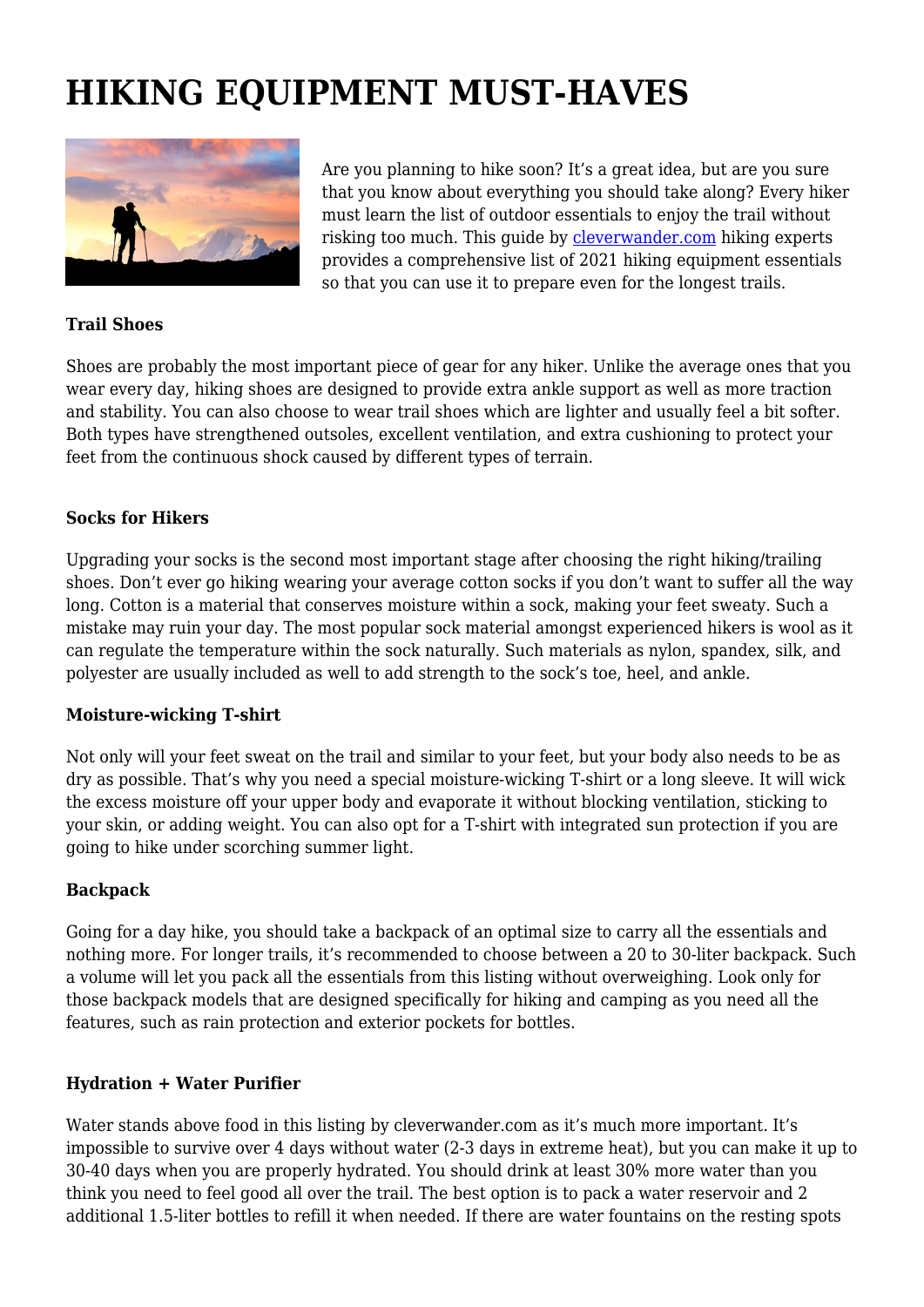on your trail, don't hesitate to refill the bottles too.

If you head on a long trip, it's also wise to take a compact water purifier. It's usually a small pump with a filter that makes it possible to extract clean water from streams and even puddles. There are also lighter options, such as water bottles with integrated filters, portable filters, and water purification tablets (the most lightweight but non-reusable option). All of these remedies can remove almost 100% of harmful bacteria and help you stay well-hydrated in extreme conditions.

# **Main Nutrition + Extra Snacks**

Similar to the water supply, your food pack should be bigger than you expect to consume. Plan how many times you will eat during the entire hike. You should eat that scheduled snack even if you don't feel hungry, as it's important to keep yourself fueled-up the whole day long. The best solution is to take dense meals that carry more calories in smaller-size packages. These include nuts, granola and energy bars, protein bars, dried fruit, jerky, etc. You can use a hiking calorie calculator to see how much you need during the day.

# **Lights**

Taking a light source is essential even if you're not planning to hike in the dark as your root may unexpectedly take longer to pass. The best option is a headlamp as it's lightweight and keeps your hands free. Modern handlamps are equipped with LED bulbs that are very bright and usually have a strobe light mode so that you can call for help in an emergency. Don't forget to take extra batteries in waterproof packaging. If the trail is going to take several days, you should also consider a torch with a dynamo that makes it possible to turn on the light when you run out of batteries or lose them for some reason.

#### **Sunscreen**

Remember that you may get sunburnt even on the most outcast day as UVA rays can penetrate clouds. The type of sunscreen you need depends on your skin type, but the most popular solution is a lotion with 50 SPF. Depending on the brand, you have to apply new layers every 50-100 minutes. If you have a pale white skin type, it's a good solution to wear a long sleeve to limit sun reach to your skin. A visit to a dermatologist will be a good idea if you're not sure how much protection your skin type requires.

# **Hat**

While sunscreen is very helpful, it may not protect your neck and face from hard sunlight as the skin on these spots is too tender. That's where a broad-brimmed hat will help you the best. Proper hiking hats cover your face, neck, and, most importantly, scalp from overheating. Getting a heat stroke is very dangerous, so don't neglect this step even if you don't feel the heat. A good hat will also provide extra sweat-wicking and protection from wind and rain.

#### **Sunglasses**

All of us have sunglasses, and wearing them is a habit on sunny days, but the truth is that your daily shades won't cut enough sunlight when you hit the long trail. That's why you should look for wraparound sporty models that provide full eye protection even when the sun is shining from the side. It's also recommended to take polarized lenses as they cut glare to reduce eye stress, and it's harder to scratch them. Good polarized hiking glasses cost from \$18 to \$35.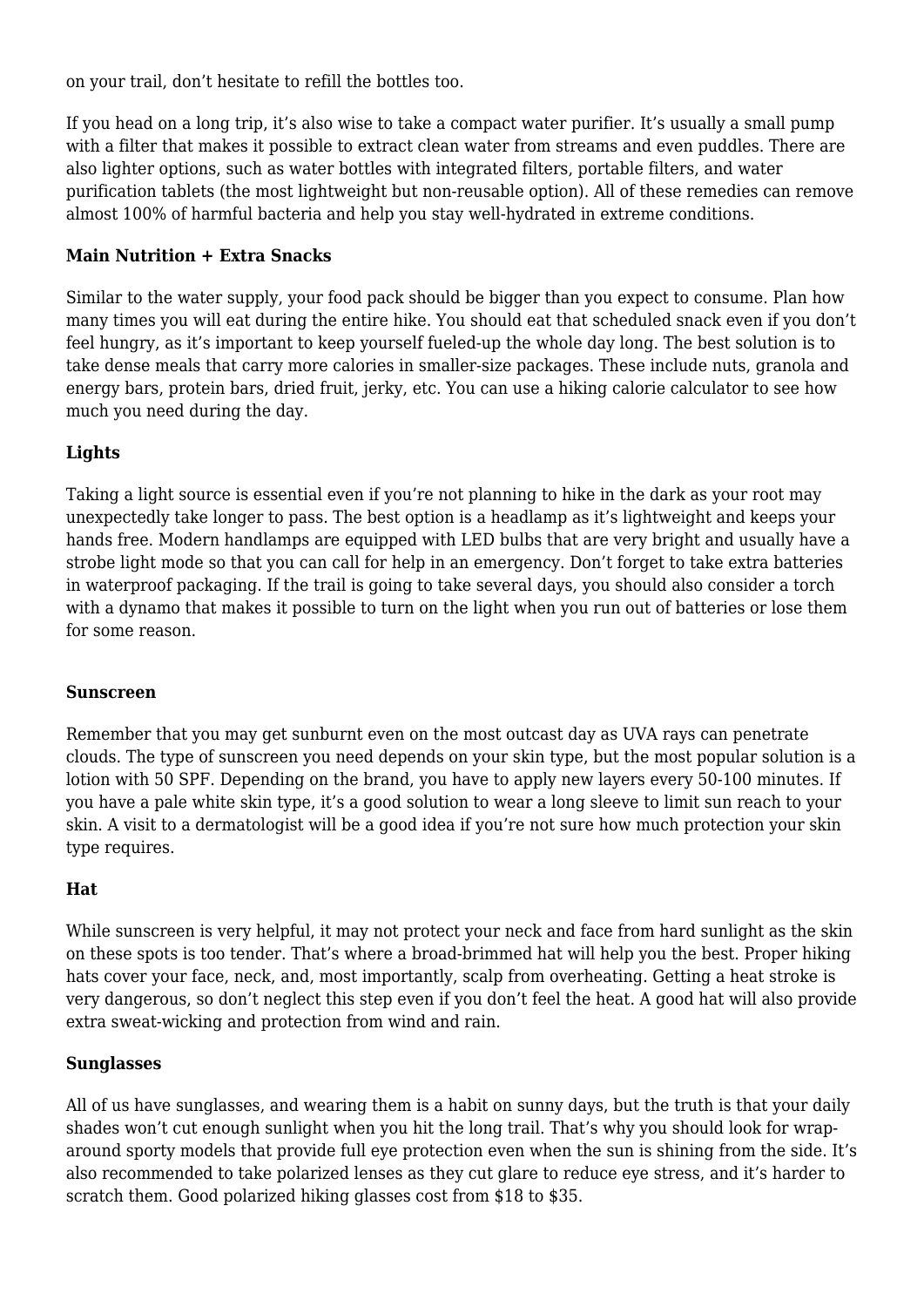#### **Raincoat**

There's no need to take a raincoat if the forecast for the coming days promises zero fallout. However, if you see at least a 10% probability or you are planning a several-day hike, you should take one for sure. It weighs very low and doesn't take much space. A raincoat will also save you if you get into an extreme situation. Staying dry is very important for your health. There's also an option to use a disposable plastic cloak if you're an occasional hiker and want to save up. They're not as durable as reusable raincoats, though.

#### **Extra Clothing**

In some regions of the US and worldwide, you may face frequently changing weather conditions, especially if you are hiking towards a mountain peak or along an oceanic shore. If you are going to a several-day trial, you should also remember that temperatures fall at night.

If that is the case or the weather forecast is vague, you should take some extra clothes along to be able to change if it gets too cold. It's easier to take off a coat when you're hot than to warm up when temperatures fall.

#### **Power Bank**

A power bank (portable battery back) is a highly convenient accessory that lets you charge up your smartphone, navigator, electronic signaling device, or even your headlamp (if it's powered with a built-in battery). Modern power banks have from 5000 mAh to 20000 mAh, which is enough to charge up an average smartphone to the full from 2 to 10 times. Take a battery pack with the largest capacity if you're going to hike for more than one day, take pictures, make calls, and use navigation.

# **First Aid Kit**

There's no need to explain how important it is to be able to help yourself and your co-hikers if you or someone gets hurt. You can either purchase a premade first-aid kit or gather all the essentials by yourself. In both cases, your kit should include bandages, stainless-steel tweezers, liquid antiseptic and antiseptic towelettes, gauze pads, and an emergency blanket. Some experts also recommend taking bio-glue that helps to fix cuts really quick, as well as a plaster to close small open cuts.

It will also be a very good idea to visit a Wilderness First Aid Class in your city to figure out how to provide first aid in the wild properly. It differs a lot from average first aid and requires knowledge.

#### **Signaling Device**

The simplest option is to take a blow whistle and a signal mirror. Using both tools with a fire/smoke source, you can easily let the rescue team notice you from afar. These are the essential but not certainly most effective items, though. You can also benefit a lot from electronic devices, such as satellite texting devices or industrial emergency beacons. They are quite pricey but raise your chances to get help quickly several times. Actually, even your smartphone may help. If there's no signal in the area, you still can use the flashlight on the phone as a strobe light or climb up a high tree or hill to catch up the signal. Always try everything you have to get help sooner.

# **Navigation**

Of course, modern smartphones can work as a digital compass, but they become totally useless when you leave the cell coverage zone or drown the gadget in a forest stream. That's where a classic plastic or metal compass may save your life. It's also very easy to use a compass to navigate with a